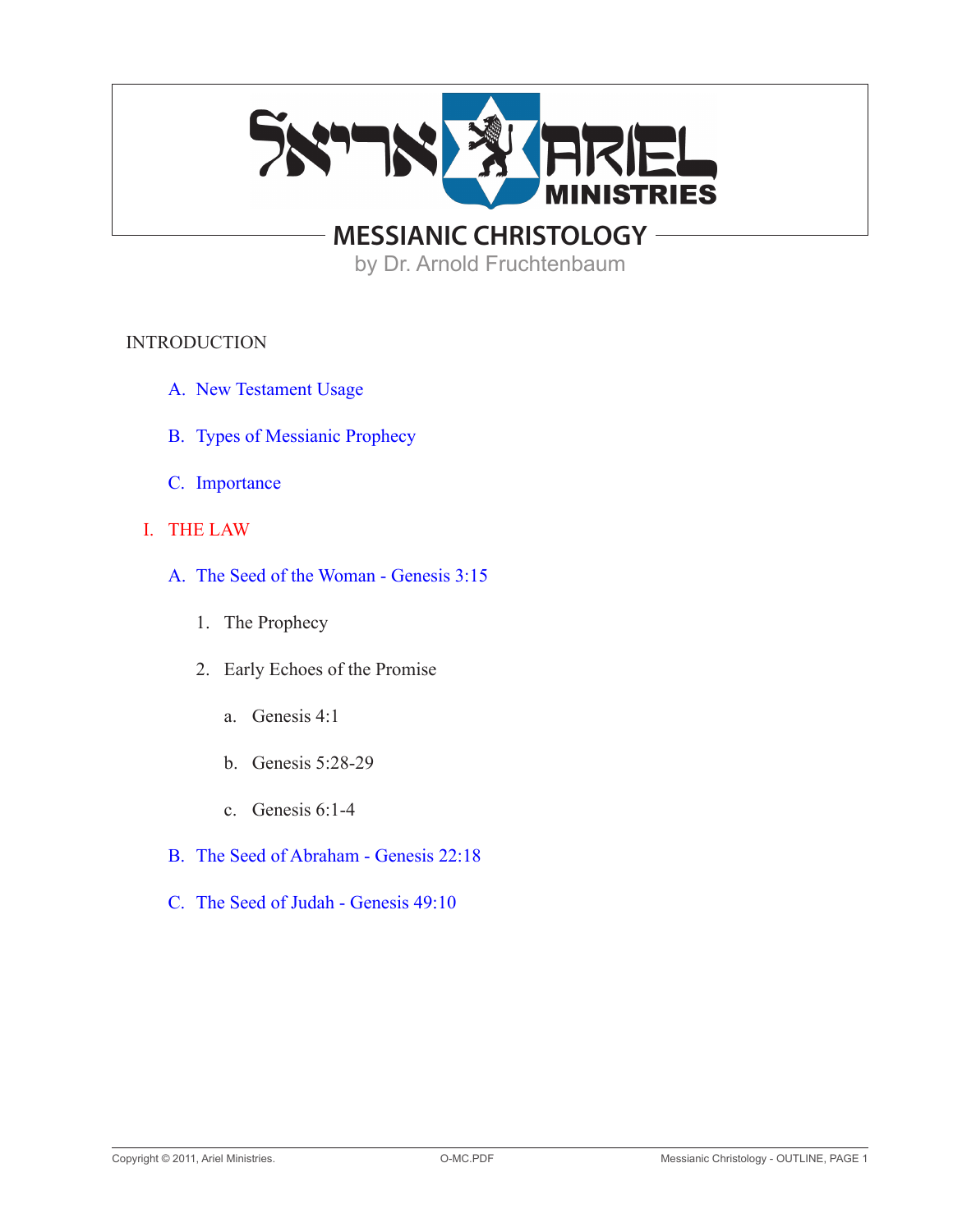#### D. The Predictions of Balaam

- 1. The First Oracle Numbers 23:7-10
- 2. The Second Oracle Numbers 23:18-24
- 3. The Third Oracle Numbers 24:3-9
- 4. The Fourth Oracle Numbers 24:15-24
- E. The Prophet Like Unto Moses Deuteronomy 18:15-19
- F. Summary of the Law

## II. THE PROPHETS

- A. Isaiah 7:1-21
	- 1. The Threat to the House of David 7:1-2
	- 2. The Message to Ahaz 7:3-9
	- 3. The Signs of Deliverance 7:10-17
		- a. The Offer of a Sign 7:10-11
		- b. The Rejection of the Offer 7:12
		- c. The Sign to the House of David 7:13-14
		- d. The Sign to Ahaz 7:15-17
	- 4. The Invasion by Assyria 7:18-21
- B. Isaiah 9:6-7
	- 1. Human Origin 9:6a
	- 2. Divine Origin 9:6b
	- 3. The Rule of the King 9:7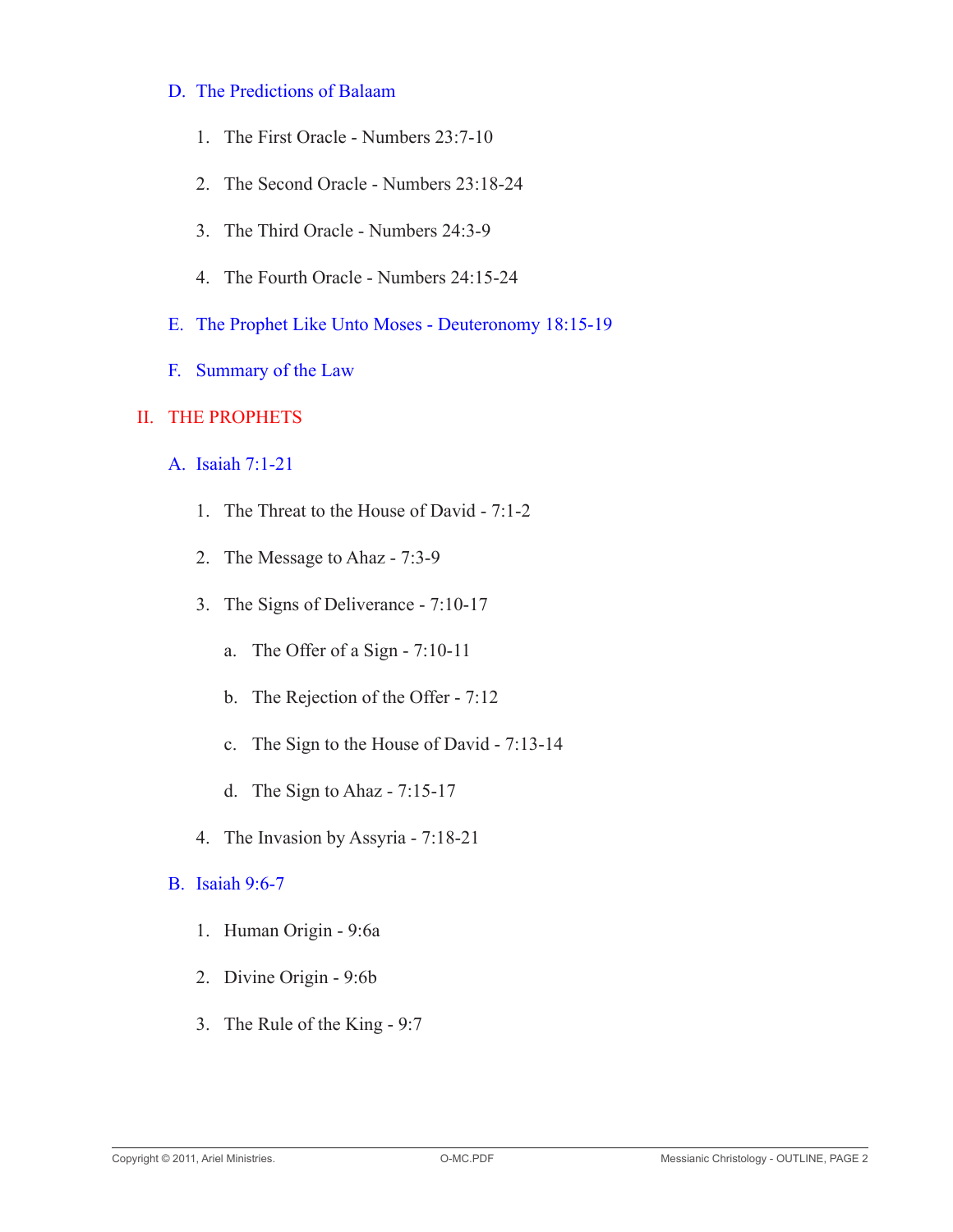- C. Isaiah 11:1-2
- D. Isaiah 40:3-5
- E. Isaiah 42:1-9
	- 1. His Status 42:1
	- 2. His Manner 42:2
	- 3. His Way 42:3
	- 4. His Success 42:4
	- 5. The Messianic Mission 42:5-9

## F. Isaiah 49:1-13

- 1. The Messiah's Discouragement 49:1-4
- 2. God's Answer 49:5-6
- 3. The Rejection and the Exaltation of the Messiah 49:7
- 4. The Restoration by the Messiah 49:8-13

#### G. Isaiah 50:4-9

- 1. The Messiah Taught 50:4
- 2. The Messiah Despised 50:5-6
- 3. The Messiah Aided by Jehovah 50:7-9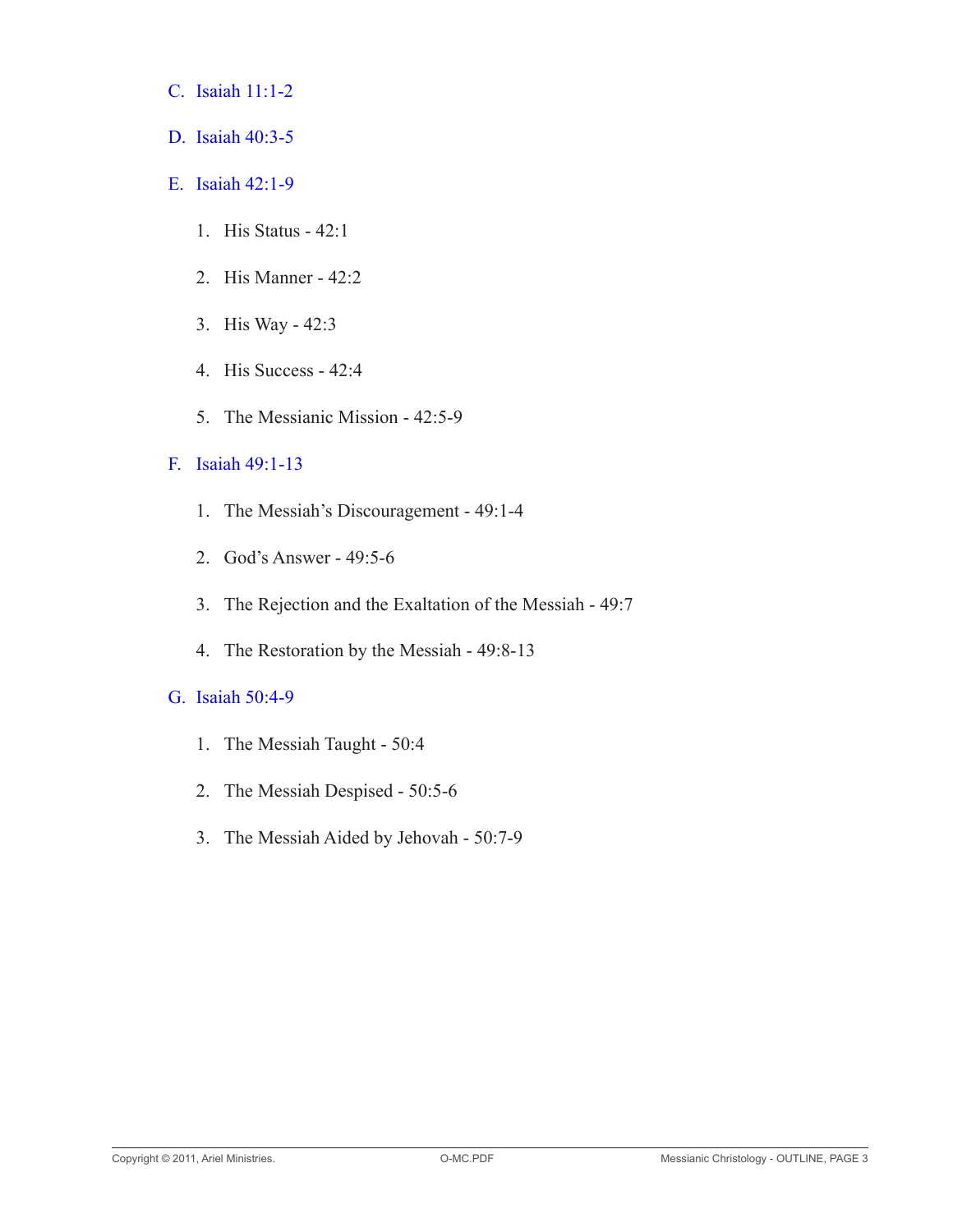## H. Isaiah 52:13 - 53:12

- 1. Behold My Servant Shall Prosper 52:13-15
- 2. Who had Believed Our Message 53:1-3
- 3. Surely He had Borne Our Griefs and Carried Our Sorrows 53:4-6
- 4. He was Oppressed and Afflicted Yet He Opened Not His Mouth 53:7-9
- 5. Yet it Pleased Jehovah to Bruise Him 53:10-12
- I. Isaiah 61:1-3
	- 1. The First Coming 6:1-2a
	- 2. The Second Coming 61:2b-3
- J. Jeremiah 23:5-6
- K. Micah 5:2
- L. Zechariah 9:9-10
	- 1. The First Coming 9:9
	- 2. The Second Coming 9:10
- M. Zechariah 11:1-17
	- 1. The Devastation of the Land 11:1-3
	- 2. The Rejection of the True Shepherd 11:4-14
		- a. The Commission to the Prophet 11:4-6
		- b. The Carrying Out of the Commission 11:7-11
		- c. The Price of the Good Shepherd 11:12-14
	- 3. The Foolish Shepherd 11:15-17
- N. Zechariah 12:10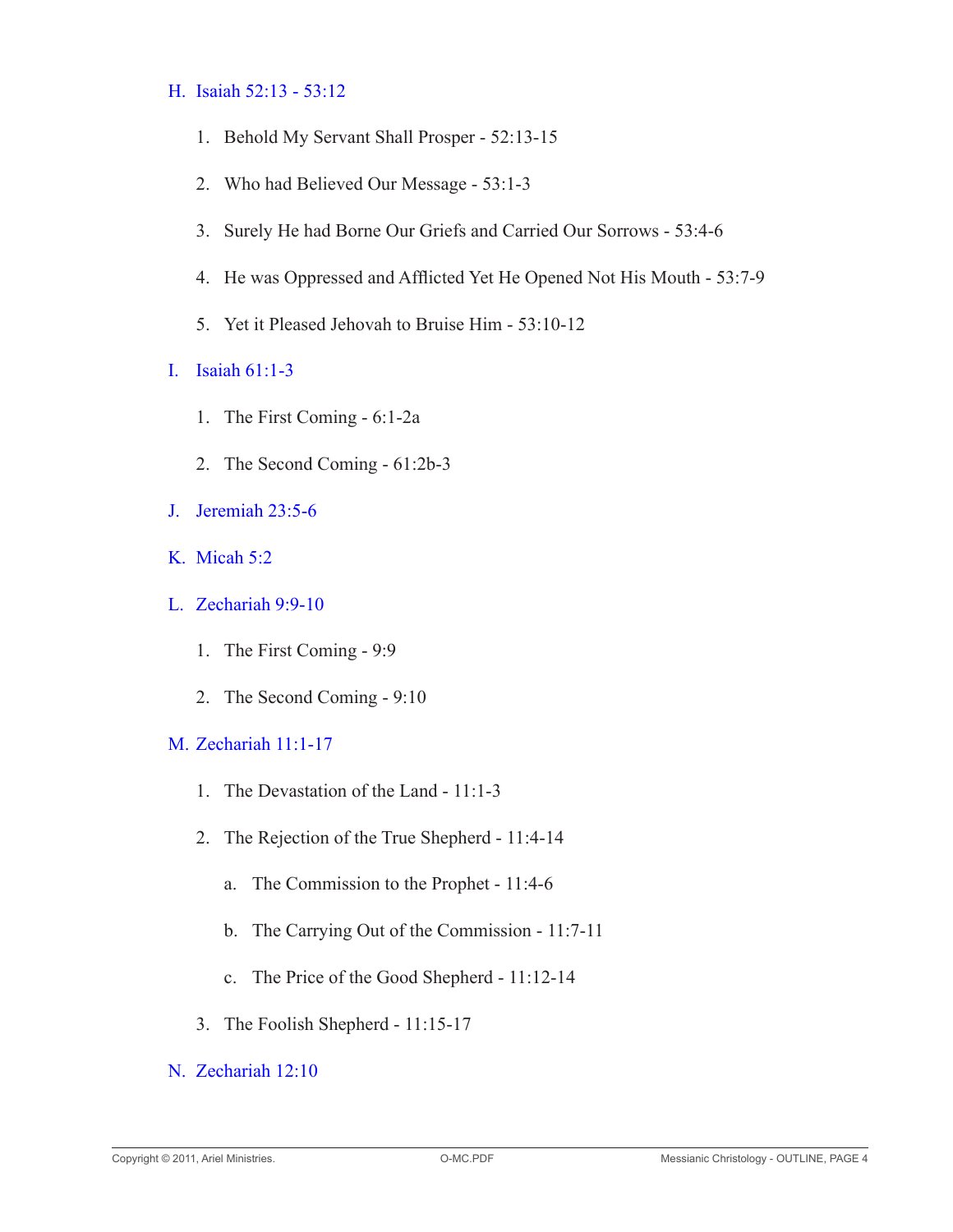- O. Zechariah 13:7
- P. Malachi 3:1
- III. THE WRITINGS
	- A. I Chronicles 17:10b-14
	- B. Psalm 2:7-12
	- C. Psalm 16:1-11
	- D. Psalm 22:1-31
		- 1. The Sufferings of the Messiah 22:1-21
			- a. Messiah's Cry for Help 22:1-2
			- b. God's Past Deliverance 22:3-5
			- c. Messiah Despised 22:6-8
			- d. God is Messiah's Trust 22:9-11
			- e. Description of the Agony 22:12-18
			- f. Messiah's Prayer for Help 22:19-21
		- 2. The Exaltation of the Messiah 22:22-31
	- E. Psalm 80:17
	- F. Psalm 110:1-7
		- 1. Strophe One 110:1-2
		- 2. Strophe Two 110:3-4
		- 3. Strophe Three 110:5-7
	- G. Proverbs 30:4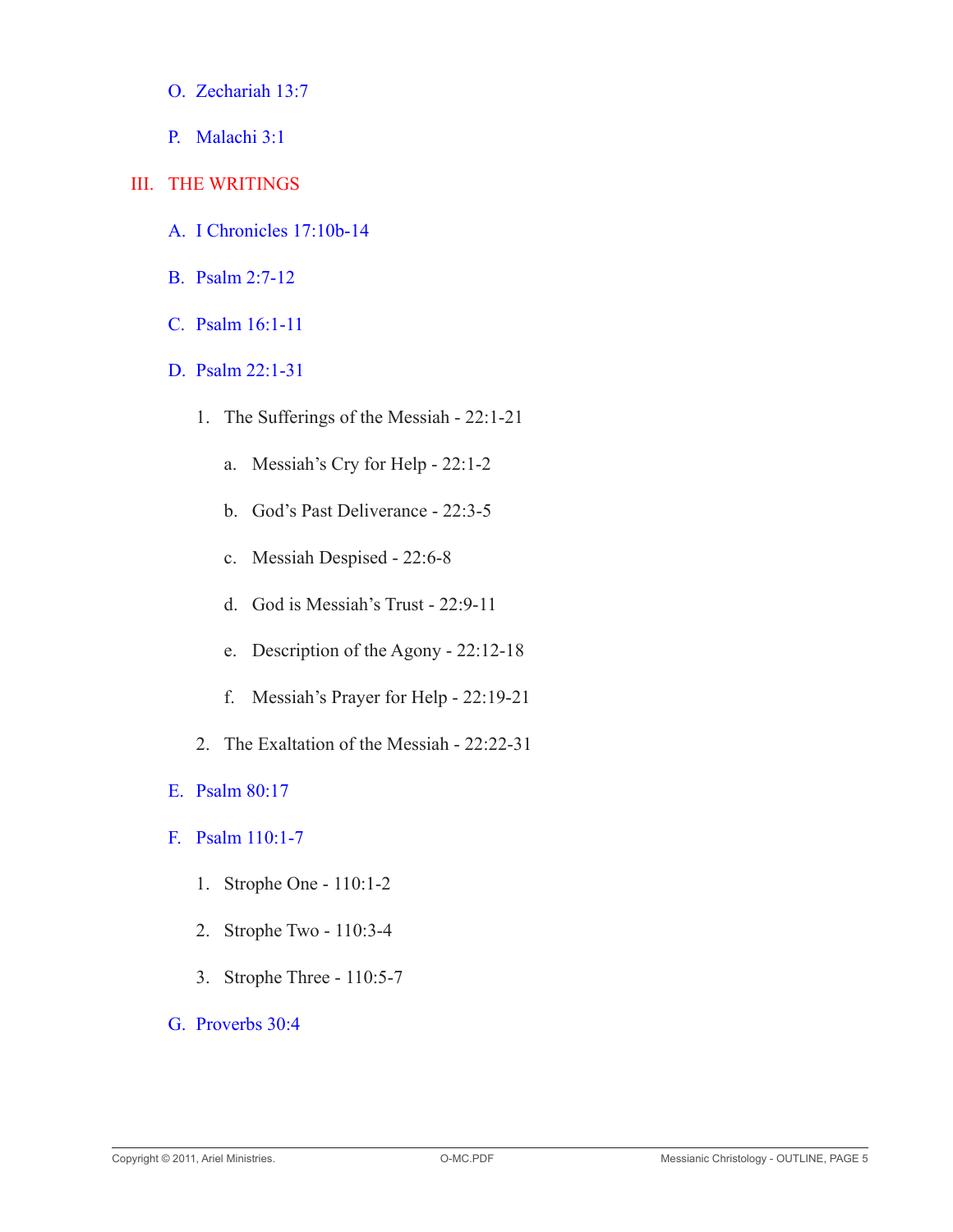#### H. Daniel 9:1-27

- 1. The Historical Setting 9:1-2
- 2. Daniel's Prayer and Confession 9:3-19
- 3. Gabriel's Mission 9:20-23
- 4. The Seventy Sevens 9:24-27
	- a. The Revelation of the Seventy Sevens 9:24a
	- b. The Purpose of the Seventy Sevens 9:24b
	- c. The Beginning of the Seventy Sevens 9:25a
	- d. The First Seven Sevens and Sixty-Two Sevens 9:25b
	- e. The Interval Between the Sixty-Ninth Seven and the Seventieth Seven 9:26
	- f. The Seventieth Seven 9:27

## IV. OTHER LINES OF EVIDENCE

## A. The Plurality of the Godhead

- 1. The Plural Noun *Elohim*
- 2. Plural Verbs Used with *Elohim*
- 3. The Word *Elohim* Applied to Two Divine Personalities
- 4. The Name *YHVH* Applied to Two Divine Personalities
- 5. The Plural Noun *Adonai*
- 6. Plural Pronouns
- 7. Plural Adjectives